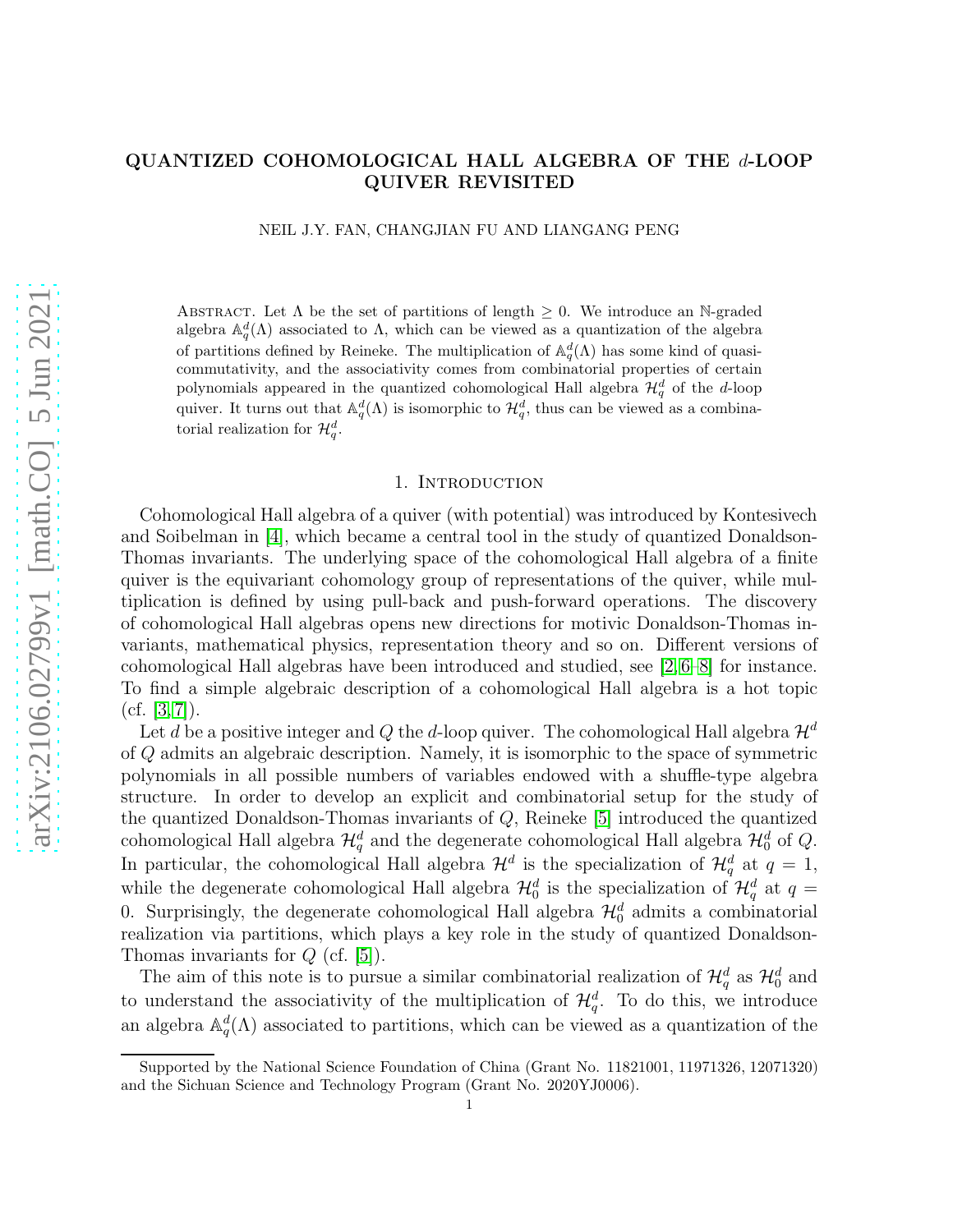algebra  $\mathbb{A}^d(\Lambda)$  introduced in [\[5,](#page-11-4) Definition 5.2]. The associativity of the multiplication of  $\mathbb{A}_q^d(\Lambda)$  comes from combinatorial properties of a class of polynomials, which have already appeared in the algebraic description of (quantized) cohomological Hall algebra  $\mathcal{H}_q^d$ . We show that  $\mathbb{A}_q^d(\Lambda)$  is isomorphic to the quantized cohomological Hall algebra  $\mathcal{H}_q^d$ and the isomorphism specializes to the isomorphism between  $\mathbb{A}^d(\Lambda)$  and the degenerate cohomological Hall algebra  $\mathcal{H}^d_0$ .

Throughout this note, we fix a positive integer  $d$ .

### 2. Quantized cohomological Hall algebras

In this section, we recall the algebraic descriptions of the cohomological Hall algebra  $\mathcal{H}^d$ , the quantized cohomological Hall algebra  $\mathcal{H}^d_q$  and the degenerate cohomological Hall algebra  $\mathcal{H}_0^d$  of the d-loop quiver.

2.1.  $\mathcal{H}^d$  of the d-loop quiver. For a non-negative integer n, denote by  $S_n$  the symmetric group on n letters. Let  $\mathbb{Q}[x_1,\ldots,x_n]$  be the ring of polynomials in variables  $x_1,\ldots,x_n$ with rational coefficients. Denote by  $\mathbb{Q}[x_1,\ldots,x_n]^{S_n}$  the subspace of  $\mathbb{Q}[x_1,\ldots,x_n]$  consisting of symmetric polynomials.

Let

$$
\mathcal{H}^d = \bigoplus_{n \geq 0} \mathbb{Q}[x_1, \dots, x_n]^{S_n}.
$$

We endow  $\mathcal{H}^d$  with a multiplication  $*$  as follows. Given  $f_1 \in \mathbb{Q}[x_1,\ldots,x_{n_1}]^{S_{n_1}}, f_2 \in$  $\mathbb{Q}[x_1,\ldots,x_{n_2}]^{S_{n_2}}, \text{ let }$ 

$$
(2.1) \qquad \qquad f_1 * f_2(x_1, \ldots, x_{n_1+n_2})
$$
\n
$$
= \sum_{\{i_1, \ldots, i_{n_1}\}} f_1(x_{i_1}, \ldots, x_{i_{n_1}}) f_2(x_{j_1}, \ldots, x_{j_{n_2}}) \prod_{l=1}^{n_2} \prod_{t=1}^{n_1} (x_{j_l} - x_{i_l})^{d-1},
$$

where the sum ranges over all the subsets  $\{i_1, \ldots, i_{n_1}\}$  of  $\{1, 2, \ldots, n_1 + n_2\}$  and  ${j_1, \ldots, j_{n_2}} = \{1, 2, \ldots, n_1 + n_2\} \setminus \{i_1, \ldots, i_{n_1}\}.$  According to [\[4,](#page-11-0) Theorem 2.2], the *cohomological Hall algebra* of the *d*-loop quiver is isomorphic to  $(\mathcal{H}^d, *)$ .

2.2.  $\mathcal{H}_q^d$  and  $\mathcal{H}_0^d$  of d-loop quiver. Let q be an indeterminate and  $\mathbb{Q}[q]$  the ring of polynomials in q with rational coefficients. The (naive) quantized cohomological Hall algebra  $\mathcal{H}_q^d$  is the graded  $\mathbb{Q}[q]$ -module

$$
\bigoplus_{n\geq 0}\mathbb{Q}[q][x_1,\ldots,x_n]^{S_n}
$$

endowed with the multiplication

$$
f_1 * f_2(x_1,\ldots,x_{n_1+n_2})
$$

<span id="page-1-0"></span>(2.2) = 
$$
\sum_{\{i_1,\dots,i_{n_1}\}} f_1(x_{i_1},\dots,x_{i_{n_1}}) f_2(x_{j_1},\dots,x_{j_{n_2}}) \prod_{l=1}^{n_2} \prod_{t=1}^{n_1} (x_{j_l} - qx_{i_l})^{d-1},
$$

where  $f_1 \in \mathbb{Q}[q][x_1,\ldots,x_{n_1}]^{S_{n_1}},\ f_2 \in \mathbb{Q}[q][x_1,\ldots,x_{n_2}]^{S_{n_2}}$  and the sum ranges over all the subsets  $\{i_1, \ldots, i_{n_1}\}$  of  $\{1, 2, \ldots, n_1 + n_2\}$  and  $\{j_1, \ldots, j_{n_2}\} = \{1, 2, \ldots, n_1 + n_2\} \setminus$  $\{i_1, \ldots, i_{n_1}\}\text{, see [5, Definition 5.3].}$  $\{i_1, \ldots, i_{n_1}\}\text{, see [5, Definition 5.3].}$  $\{i_1, \ldots, i_{n_1}\}\text{, see [5, Definition 5.3].}$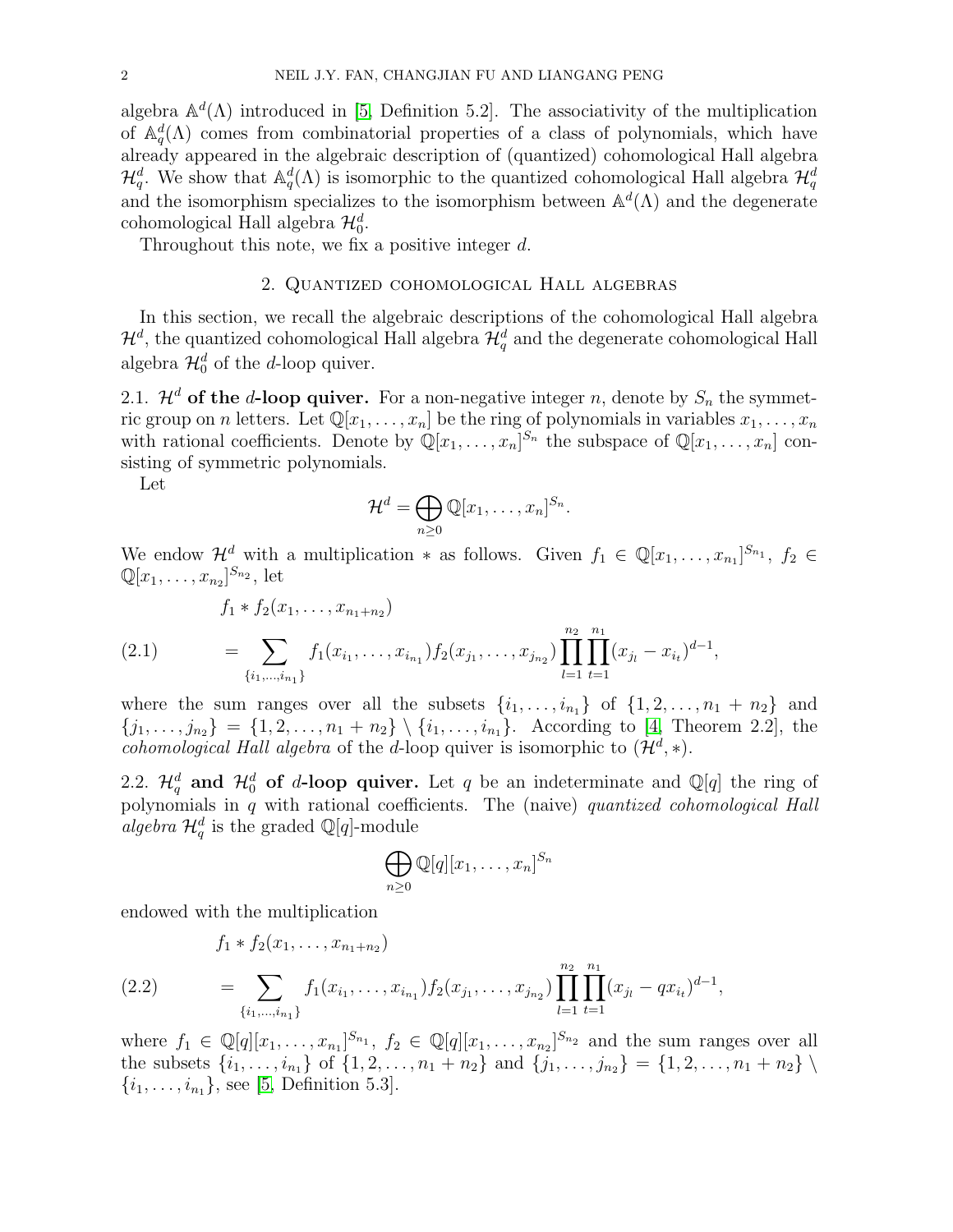We can specialize the algebra  $\mathcal{H}_q^d$  to any  $q \in \mathbb{Q}$ . The *degenerate cohomological Hall* algebra  $\mathcal{H}_0^d$  of the d-loop quiver is the specialization  $\mathcal{H}_q^d|_{q=0}$  of  $\mathcal{H}_q^d$  at  $q=0$ . In particular,  $\mathcal{H}_0^d$  has the same underlying space as  $\mathcal{H}^d$  and its multiplication reduces to

$$
f_1 * f_2(x_1, ..., x_{n_1+n_2})
$$
  
=  $\sum_{\{i_1,...,i_{n_1}\}} f_1(x_{i_1},..., x_{i_{n_1}}) f_2(x_{j_1},..., x_{j_{n_2}}) \left(\prod_{l=1}^{n_2} x_{j_l}\right)^{(d-1)n_1}$ .

2.3. A combinatorial realization of  $\mathcal{H}_{0}^{d}$ . Let N be the set of non-negative integers. Let n be a non-negative integer. A partition of length n is a vector  $\lambda = (\lambda_1, \lambda_2, \dots, \lambda_n) \in$  $\mathbb{N}^n$  such that  $\lambda_1 \leq \lambda_2 \leq \cdots \leq \lambda_n$ . For a partition  $\lambda$ , we denote by  $|\lambda|$  the length of  $\lambda$ . For an integer vector  $\mu \in \mathbb{N}^n$ , denote by  $\mu_{\leq}$  the partition obtained by rearranging the sequence of  $\mu$  increasingly.

Let  $\Lambda_n$  be the set of partitions of length n. Denote by  $\Lambda$  the disjoint union of all  $\Lambda_n$ for  $n \geq 0$ . Reineke [\[5,](#page-11-4) Definition 5.2] introduced an associative algebra  $\mathbb{A}^d(\Lambda)$ , which is the Q-vector space with basis elements  $\lambda \in \Lambda$  endowed with a multiplication as follows

(2.3) 
$$
\mu * \nu = (\mu_1, \dots, \mu_m, \nu_1 + m(d-1), \dots, \nu_n + m(d-1))_{\leq},
$$

where  $|\mu| = m$  and  $|\nu| = n$ . The multiplication of  $\mathbb{A}^d(\Lambda)$  is obviously associative. It has been proved by [\[5,](#page-11-4) Proposition 5.4] that  $\mathbb{A}^d(\Lambda)$  is isomorphic to  $\mathcal{H}_0^d$ .

# 3. The algebra  $\mathbb{A}_q^d(\Lambda)$

In this section, we will introduce a  $\mathbb{Q}[q]$ -algebra associated to partitions, which can be viewed as a quantization of  $\mathbb{A}^d(\Lambda)$ .

3.1. The polynomial  $g_{m,n}$ . Let  $x_1, x_2, \ldots$  be infinitely many formal variables. For a non-negative integer vector  $\mathbf{a} = (a_1, \dots, a_n) \in \mathbb{N}^n$ , we write

$$
x^{\mathbf{a}} := \prod_{i=1}^{n} x_i^{a_i}.
$$

For a pair of positive integers  $(m, n)$ , denote by  $g_{m,n} \in \mathbb{Q}[q][x_1, \ldots, x_{m+n}]$  the following polynomial

<span id="page-2-0"></span>(3.1) 
$$
g_{m,n} := \prod_{s=m+1}^{m+n} \prod_{t=1}^{m} (x_s - qx_t)^{d-1} = \sum_{\substack{\mathbf{a} \in \mathbb{N}^m \\ \mathbf{b} \in \mathbb{N}^n}} c_{m,n}^{\mathbf{a},\mathbf{b}} x^{(\mathbf{a},\mathbf{b})},
$$

where  $c_{m,n}^{\mathbf{a},\mathbf{b}} \in \mathbb{Q}[q]$  is the coefficient of the monomial  $x^{(\mathbf{a},\mathbf{b})} := x^{(a_1,...,a_m,b_1,...,b_n)}$  in the expansion of  $g_{m,n}$ . Let l be a positive integer, we also denote

$$
g_{m,n}[l] := \prod_{s=l+m+1}^{l+m+n} \prod_{t=l+1}^{l+m} (x_s - qx_t)^{d-1}.
$$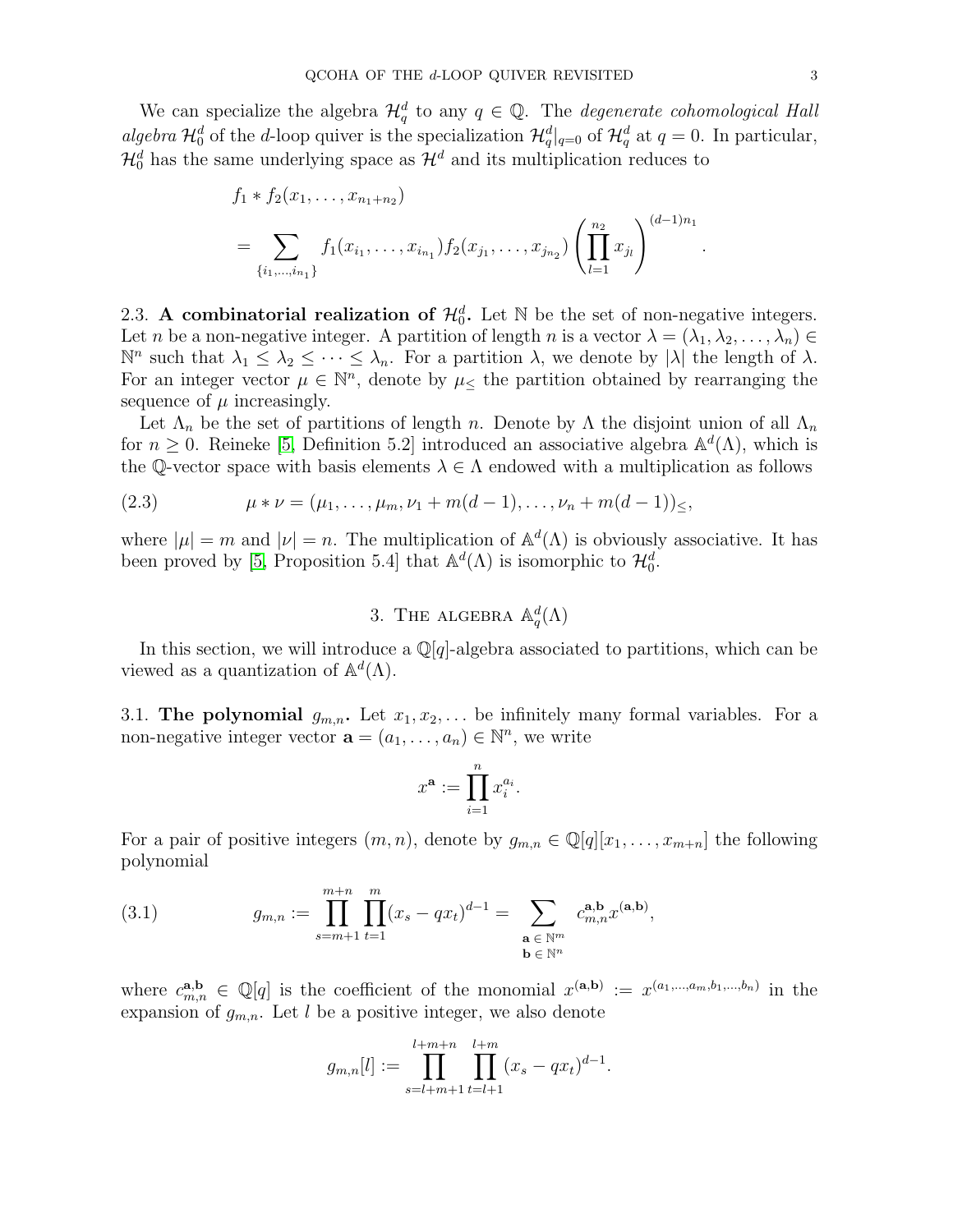By definition, it is easy to see that  $g_{m,n}$  is symmetric with respect to  $x_1, \ldots, x_m$ and  $x_{m+1}, \ldots, x_{m+n}$ , respectively. Consequently, for any  $\mathbf{a} \in \mathbb{N}^m$ ,  $\mathbf{b} \in \mathbb{N}^n$  and any permutations  $\tau \in S_m$ ,  $\sigma \in S_n$ ,

$$
c_{m,n}^{\tau(\mathbf{a}),\sigma(\mathbf{b})} = c_{m,n}^{\mathbf{a},\mathbf{b}}.
$$

<span id="page-3-1"></span>**Lemma 3.1.** Let  $l, m, n$  be positive integers and  $\mathbf{a} \in \mathbb{N}^l$ ,  $\mathbf{b} \in \mathbb{N}^m$ ,  $\mathbf{c} \in \mathbb{N}^n$ . We have

<span id="page-3-0"></span>(3.2) 
$$
\sum_{\substack{\mathbf{a}_1 + \mathbf{a}_2 = \mathbf{a} \\ \mathbf{b}_1 + \mathbf{b}_2 = \mathbf{b}}} c_{l,m}^{\mathbf{a}_1, \mathbf{b}_1} c_{l+m,n}^{(\mathbf{a}_2, \mathbf{b}_2), \mathbf{c}} = \sum_{\substack{\mathbf{c}_1 + \mathbf{c}_2 = \mathbf{c} \\ \mathbf{b}_1 + \mathbf{b}_2 = \mathbf{b}}} c_{l,m+n}^{\mathbf{a}, (\mathbf{b}_2, \mathbf{c}_2)} c_{m,n}^{\mathbf{b}_1, \mathbf{c}_1},
$$

where the sums are taking over all non-negative integer vectors  $\mathbf{a}_1$ ,  $\mathbf{a}_2$ ,  $\mathbf{b}_1$ ,  $\mathbf{b}_2$ ,  $\mathbf{c}_1$ ,  $\mathbf{c}_2$ .

Proof. By definition, we have

$$
g_{l,m}g_{l+m,n} = \prod_{s=l+1}^{l+m} \prod_{t=1}^{l} (x_s - qx_t)^{d-1} \prod_{s=l+m+1}^{l+m} \prod_{t=1}^{l+m} (x_s - qx_t)^{d-1}
$$
  

$$
= \left(\sum_{\substack{\mathbf{a}_1 \in \mathbb{N}^l \\ \mathbf{b}_1 \in \mathbb{N}^m}} c_{l,m}^{\mathbf{a}_1, \mathbf{b}_1} x^{(\mathbf{a}_1, \mathbf{b}_1)}\right) \left(\sum_{\substack{\mathbf{a}_2 \in \mathbb{N}^l \\ \mathbf{b}_2 \in \mathbb{N}^m \\ \mathbf{c} \in \mathbb{N}^n}} c_{l+m,n}^{(\mathbf{a}_2, \mathbf{b}_2), \mathbf{c}} c_{l+m,n}^{(\mathbf{a}_2, \mathbf{b}_2), \mathbf{c}_2} x^{(\mathbf{a}_2, \mathbf{b}_2, \mathbf{c})}\right)
$$
  

$$
= \sum_{\substack{\mathbf{a}_1, \mathbf{a}_2 \in \mathbb{N}^l \\ \mathbf{b}_1, \mathbf{b}_2 \in \mathbb{N}^m}} c_{l,m}^{\mathbf{a}_1, \mathbf{b}_1} c_{l+m,n}^{(\mathbf{a}_2, \mathbf{b}_2), \mathbf{c}_2} (a_1 + a_2, b_1 + b_2, \mathbf{c})}.
$$

Thus the left hand side of [\(3.2\)](#page-3-0) is the coefficient of the monomial  $x^{(a,b,c)}$  in the expansion of  $g_{l,m}g_{l+m,n}$ .

On the other hand, consider the following polynomial

$$
g_{l,m+n}(g_{m,n}[l]) = \prod_{s=l+1}^{l+m+n} \prod_{t=1}^{l} (x_s - qx_t)^{d-1} \prod_{s=l+m+1}^{l+m} \prod_{t=l+1}^{l+m} (x_s - qx_t)^{d-1}
$$
  

$$
= \left(\sum_{\substack{\mathbf{a} \in \mathbb{N}^l \\ \mathbf{b}_1 \in \mathbb{N}^m \\ \mathbf{b}_1 \in \mathbb{N}^n}} c_{l,m+n}^{\mathbf{a},(\mathbf{b}_1,\mathbf{c}_1)} x^{(\mathbf{a},\mathbf{b}_1,\mathbf{c}_1)}\right) \left(\sum_{\substack{\mathbf{b}_2 \in \mathbb{N}^m \\ \mathbf{c}_2 \in \mathbb{N}^n}} c_{m,n}^{\mathbf{b}_2,\mathbf{c}_2} x^{(\mathbf{0},\mathbf{b}_2,\mathbf{c}_2)}\right)
$$
  

$$
= \sum_{\substack{\mathbf{a} \in \mathbb{N}^l \\ \mathbf{b}_1, \mathbf{b}_2 \in \mathbb{N}^m}} c_{l,m+n}^{\mathbf{a},(\mathbf{b}_1,\mathbf{c}_1)} c_{m,n}^{\mathbf{b}_2,\mathbf{c}_2} x^{(\mathbf{a},\mathbf{b}_1+\mathbf{b}_2,\mathbf{c}_1+\mathbf{c}_2)}.
$$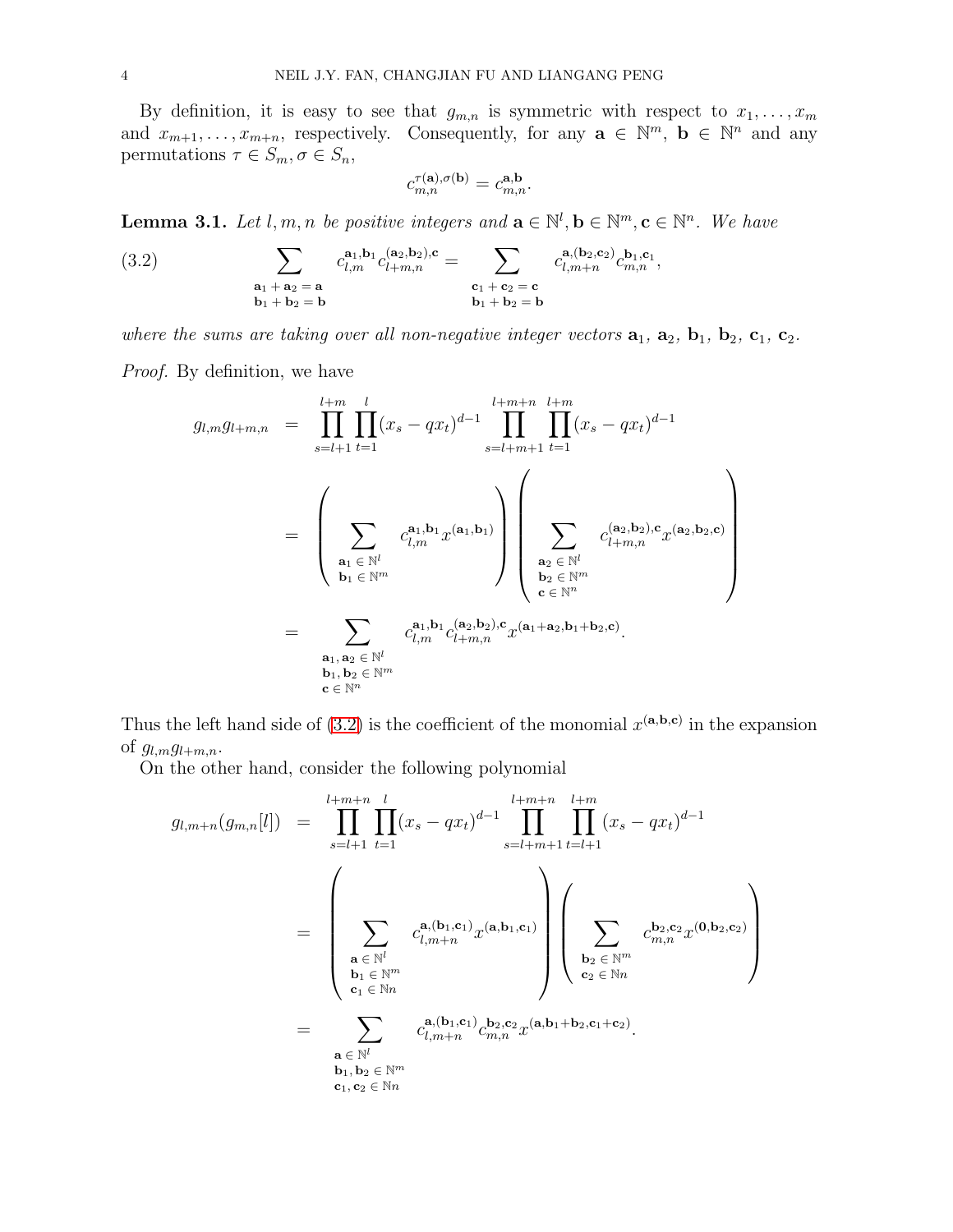Then the right hand side of [\(3.2\)](#page-3-0) is the coefficient of the monomial  $x^{(a,b,c)}$  in the expansion of  $g_{l,m+n}(g_{m,n}[l])$ . The equality [\(3.2\)](#page-3-0) follows from the following obvious relation

$$
g_{l,m}g_{l+m,n}=g_{l,m+n}(g_{m,n}[l]).
$$

3.2. An auxiliary algebra  $\mathbb{A}_q^d(\hat{\Lambda})$ . Denote by  $\hat{\Lambda}$  the set of disjoint union of all  $\mathbb{N}^n$  for  $n \geq 0$ . Let  $\mathbb{A}_q^d(\hat{\Lambda})$  be the free Q[q]-module with basis elements  $\lambda \in \hat{\Lambda}$ . For an element  $\lambda \in \hat{\Lambda}$ , we denote by  $|\lambda|$  the length of  $\lambda$ , that is,  $\lambda \in \mathbb{N}^{|\lambda|}$ . Denote by  $\emptyset$  the unique element of  $\mathbb{N}^0$ . Let  $\mu \in \mathbb{N}^m$ ,  $\nu \in \mathbb{N}^n$  with  $m, n \geq 1$ , we define  $\mu * \emptyset = \mu = \emptyset * \mu$  and

<span id="page-4-0"></span>(3.3) 
$$
\mu * \nu = \sum_{\substack{\mathbf{a} \in \mathbb{N}^m \\ \mathbf{b} \in \mathbb{N}^n}} c_{m,n}^{\mathbf{a},\mathbf{b}} (\mu + \mathbf{a}, \nu + \mathbf{b}),
$$

where  $c_{m,n}^{\mathbf{a},\mathbf{b}}$  is as defined in [\(3.1\)](#page-2-0). Extend the multiplication defined in [\(3.3\)](#page-4-0)  $\mathbb{Q}[q]$ -linearly to a multiplication of  $\mathbb{A}_q^d(\widehat{\Lambda})$ .

**Lemma 3.2.**  $(\mathbb{A}_q^d(\widehat{\Lambda}), *)$  is an associative algebra with unit.

*Proof.* By definition  $\emptyset$  is the unit. It remains to prove the associativity, that is, for  $\mu, \nu, w \in \widehat{\Lambda}$ , one has  $(\mu * \nu) * w = \mu * (\nu * w)$ . There is nothing to prove if one of  $\mu, \nu, w$ is Ø. Without loss of generality, we may assume that  $|\mu| = l, |\nu| = m, |w| = n \ge 1$ . By definition,

$$
(\mu * \nu) * w = \sum_{\substack{\mathbf{a}_1 \in \mathbb{N}^l \\ \mathbf{b}_1 \in \mathbb{N}^m}} c_{l,m}^{\mathbf{a}_1, \mathbf{b}_1} (\mu + \mathbf{a}_1, \nu + \mathbf{b}_1) * w
$$
  
\n
$$
= \sum_{\substack{\mathbf{a}_1 \in \mathbb{N}^l \\ \mathbf{b}_1 \in \mathbb{N}^m}} c_{l,m}^{\mathbf{a}_1, \mathbf{b}_1} \sum_{\substack{\mathbf{a}_2 \in \mathbb{N}^l \\ \mathbf{b}_2 \in \mathbb{N}^m \\ \mathbf{c} \in \mathbb{N}^n}} c_{l+m,n}^{(a_2, b_2), c} (\mu + a_1 + a_2, \nu + b_1 + b_2, w + c)
$$
  
\n
$$
= \sum_{\substack{\mathbf{a}_1, \mathbf{a}_2 \in \mathbb{N}^l \\ \mathbf{b}_1, \mathbf{b}_2 \in \mathbb{N}^l}} c_{l,m}^{\mathbf{a}_1, \mathbf{b}_1} c_{l+m,n}^{(a_2, b_2), c} (\mu + a_1 + a_2, \nu + b_1 + b_2, w + c).
$$

Therefore, the coefficient of  $(\mu + \mathbf{a}, \nu + \mathbf{b}, w + \mathbf{c})$  in  $(\mu * \nu) * w$  is

$$
\sum_{\substack{\mathbf{a}_1+\mathbf{a}_2=\mathbf{a}\\\mathbf{b}_1+\mathbf{b}_2=\mathbf{b}}}\hspace{0.2cm} c_{l,m}^{\mathbf{a}_1,\mathbf{b}_1}c_{l+m,n}^{(\mathbf{a}_2,\mathbf{b}_2),\mathbf{c}}.
$$

On the other hand, we have

$$
\mu * (\nu * w) = \mu * \sum_{\substack{\mathbf{b}_2 \in \mathbb{N}^n \\ \mathbf{c}_2 \in \mathbb{N}^n}} c_{m,n}^{\mathbf{b}_2, \mathbf{c}_2} (\nu + \mathbf{b}_2, w + \mathbf{c}_2)
$$

 $\blacksquare$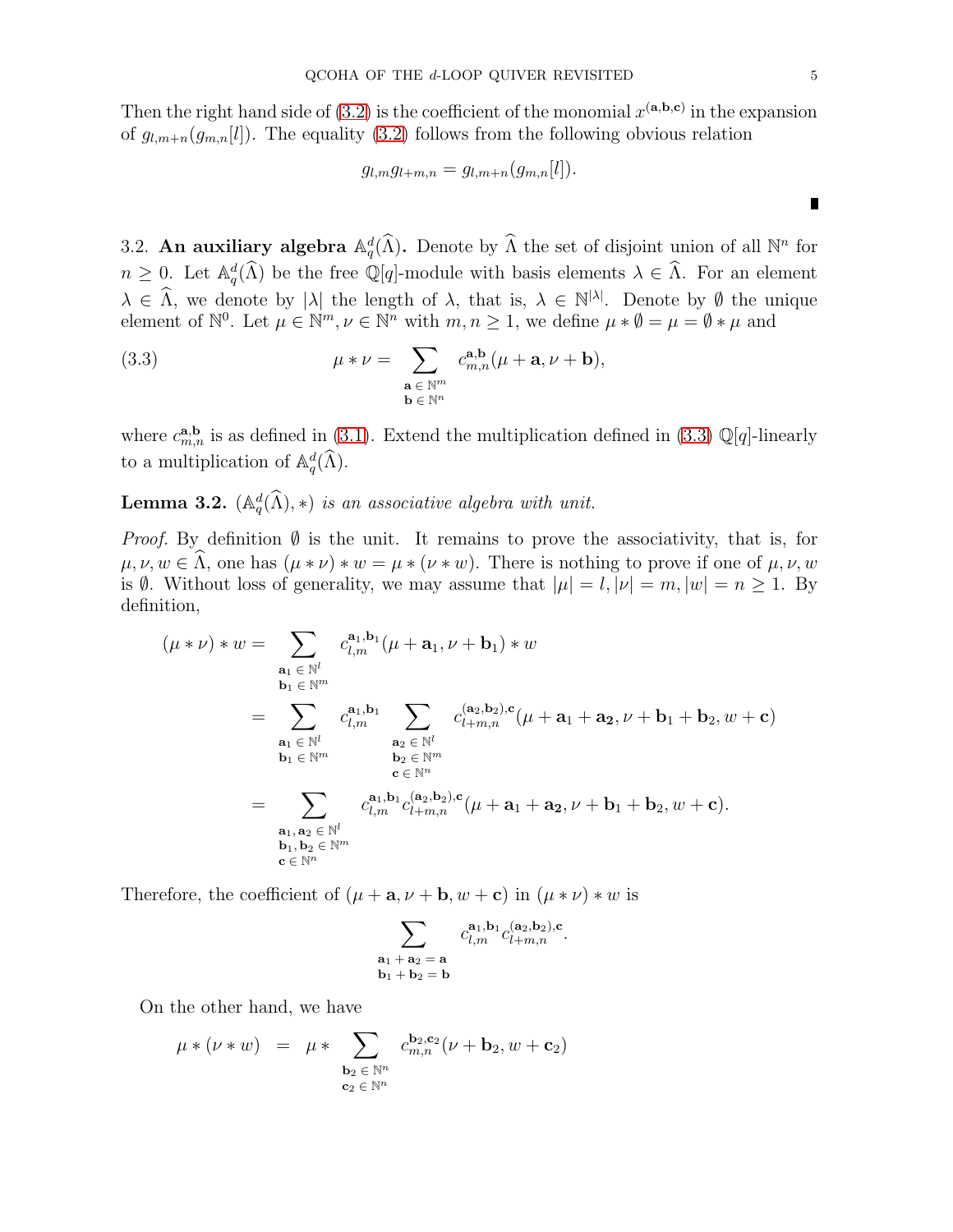$$
=\sum\limits_{\substack{\mathbf{a}\,\in\,\mathbb{N}^l\\\mathbf{b}_1,\,\mathbf{b}_2\,\in\,\mathbb{N}^m\\\mathbf{c}_1,\,\mathbf{c}_2\,\in\,\mathbb{N}^n}}c_{l,m+n}^{\mathbf{a},(\mathbf{b}_2,\mathbf{c}_2)}c_{m,n}^{\mathbf{b}_1,\mathbf{c}_1}(\mu+\mathbf{a},\nu+\mathbf{b}_1+\mathbf{b}_2,w+\mathbf{c}_1+\mathbf{c}_2).
$$

Thus the coefficient of  $(\mu + \mathbf{a}, \nu + \mathbf{b}, w + \mathbf{c})$  in  $\mu * (\nu * w)$  is

$$
\sum_{\begin{array}{c} \mathbf{c}_1+\mathbf{c}_2=\mathbf{c}\\ \mathbf{b}_1+\mathbf{b}_2=\mathbf{b} \end{array}} c_{l,m+n}^{\mathbf{a},(\mathbf{b}_2,\mathbf{c}_2)} c_{m,n}^{\mathbf{b}_1,\mathbf{c}_1}.
$$

We conclude that  $(\mu * \nu) * w = \mu * (\mu * w)$  by Lemma [3.1.](#page-3-1)

**Remark 3.3.** In fact,  $\mathbb{A}_q^d(\widehat{\Lambda})$  is an N-graded algebra

$$
\mathbb{A}_q^d(\widehat{\Lambda}) = \bigoplus_{n \in \mathbb{N}} \mathbb{A}_q^d(\widehat{\Lambda})_n,
$$

whose n-th component is the free  $\mathbb{Q}[q]$ -module with basis  $\mathbb{N}^n$ .

3.3. The algebra  $\mathbb{A}_q^d(\Lambda)$  associated to partitions. Let  $\mu, \nu \in \widehat{\Lambda}$ , we denote by  $\mu \sim \nu$ if  $\mu$  is a permutation of  $\nu$ . Clearly,  $\sim$  is an equivalence relation of  $\widehat{\Lambda}$  and we may identify A with the quotient  $\hat{\Lambda}/\sim$  of  $\hat{\Lambda}$  by  $\sim$ . Let W be the Q[q]-subspace of  $\mathbb{A}_q^d(\hat{\Lambda})$  spanned by

$$
\{\mu \odot \nu \mid \text{for all } \mu, \nu \in \widehat{\Lambda} \text{ such that } \mu \sim \nu\}.
$$

Here, to distinguish with the minus of vectors, we use  $\ominus$  to represent the minus of  $\mathbb{A}_q^d(\widehat{\Lambda})$ .

<span id="page-5-0"></span>**Lemma 3.4.** The two-side ideal  $(W)$  of  $\mathbb{A}_q^d(\widehat{\Lambda})$  generated by W is exactly W.

*Proof.* Let  $\mu \in \widehat{\Lambda}$  with  $|\mu| = m$  and  $\sigma \in S_m$ . For any  $w \in \widehat{\Lambda}$  with  $|w| = n$ , we have  $(\mu \ominus \sigma(\mu)) * w$ 

$$
= \sum_{\substack{\mathbf{a} \in \mathbb{N}^m \\ \mathbf{b} \in \mathbb{N}^n}} c_{m,n}^{\mathbf{a},\mathbf{b}}(\mu + \mathbf{a}, w + \mathbf{b}) \odot \sum_{\substack{\mathbf{a} \in \mathbb{N}^m \\ \mathbf{b} \in \mathbb{N}^n}} c_{m,n}^{\mathbf{a},\mathbf{b}}(\sigma(\mu) + \mathbf{a}, w + \mathbf{b})
$$
  
\n
$$
= \sum_{\substack{\mathbf{a} \in \mathbb{N}^m \\ \mathbf{b} \in \mathbb{N}^n}} c_{m,n}^{\mathbf{a},\mathbf{b}}(\mu + \mathbf{a}, w + \mathbf{b}) \odot \sum_{\substack{\mathbf{a} \in \mathbb{N}^m \\ \mathbf{b} \in \mathbb{N}^n}} c_{m,n}^{\mathbf{a},\mathbf{b}}(\sigma(\mu) + \sigma(\mathbf{a}), w + \mathbf{b})
$$
  
\n
$$
= \sum_{\substack{\mathbf{a} \in \mathbb{N}^m \\ \mathbf{b} \in \mathbb{N}^n}} c_{m,n}^{\mathbf{a},\mathbf{b}}[(\mu + \mathbf{a}, w + \mathbf{b}) \odot (\sigma(\mu + \mathbf{a}), w + \mathbf{b})].
$$

As a consequence,  $(\mu \ominus \sigma(\mu)) * w$  belongs to W. Similarly, one can show that  $w * (\mu \ominus \sigma(\mu))$ belongs to  $W$  as well.

<span id="page-5-1"></span>**Definition 3.5.** The algebra  $\mathbb{A}_q^d(\Lambda)$  associated to partitions is the quotient algebra  ${\mathbb A}^d_q(\widehat\Lambda)/ (W).$ 

The following result is a direct consequence of Lemma [3.4,](#page-5-0) Definition [3.5](#page-5-1) and [\(3.3\)](#page-4-0).

**Proposition 3.6.** (1) 
$$
\mathbb{A}_q^d(\Lambda)
$$
 is an N-graded associative algebra with unit, whose *n*-th component is a free  $\mathbb{Q}[q]$ -module with basis  $\Lambda_n$ ;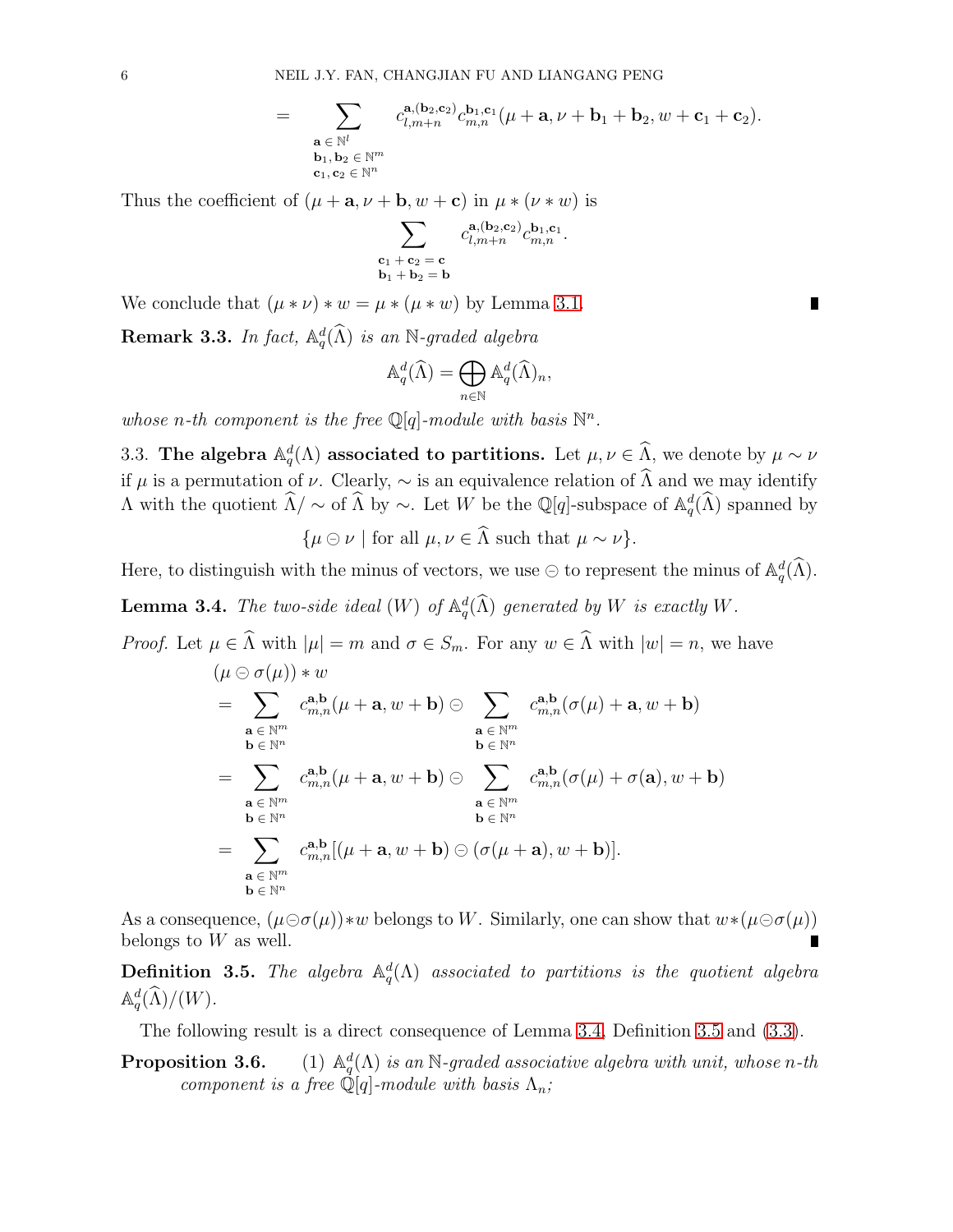(2) Let  $\mu \in \Lambda_m$ ,  $\nu \in \Lambda_n$ . The multiplication of  $\mu$  with  $\nu$  in  $\mathbb{A}_q^d(\Lambda)$  is as follows

(3.4) 
$$
\mu * \nu = \sum_{\substack{\mathbf{a} \in \mathbb{N}^m \\ \mathbf{b} \in \mathbb{N}^n}} c_{m,n}^{\mathbf{a},\mathbf{b}} (\mu + \mathbf{a}, \nu + \mathbf{b}) \leq,
$$

<span id="page-6-0"></span>where  $c_{m,n}^{\mathbf{a},\mathbf{b}}$  is as defined in [\(3.1\)](#page-2-0).

Note that  $c_{m,n}^{\mathbf{a},\mathbf{b}}$  is a polynomial in q. Hence we can specialize the value of  $c_{m,n}^{\mathbf{a},\mathbf{b}}$  at  $q=0$ . The following result suggests that  $\mathbb{A}^d_q(\Lambda)$  is a quantization of  $\mathbb{A}^d(\Lambda)$ .

**Corollary 3.7.** By specializing  $q$  to  $0$ , we obtain

$$
\mathbb{A}_q^d(\Lambda)|_{q=0} \cong \mathbb{A}^d(\Lambda).
$$

**Example 3.8.** Assume that  $d = 4$ . Let  $\mu = (0, 2), \nu = (1)$ . Then

$$
g_{2,1} = (x_3 - qx_1)^3 (x_3 - qx_2)^3.
$$

One can compute  $\mu * \nu$  in  $\mathbb{A}^4_q(\Lambda)$  as follows.

$$
\mu * \nu = (q^6 + 3q^4 + 9q^2) \cdot (1,3,5) + (3q^2 - 3q^5) \cdot (2,2,5) \n+ (9q^4 - 3q^5 - 10q^3) \cdot (2,3,4) + 3q^4 \cdot (3,3,3) + (3q^2 - q^3) \cdot (0,4,5) \n- 9q^3 \cdot (1,4,4) - 3q \cdot (0,3,6) - 3q \cdot (1,2,6) + (0,2,7).
$$

Let  $q^{-1}$  be the formal inverse of q and  $\mathbb{Q}[q^{\pm}]$  the Laurent polynomials in q with rational coefficients. Let us consider the tensor product  $\mathbb{Q}[q^{\pm}] \otimes_{\mathbb{Q}[q]} \mathbb{A}_q^d(\Lambda)$ . In particular,  $\mathbb{A}_q^d(\Lambda)$ is a subalgebra of  $\mathbb{Q}[q^{\pm}] \otimes_{\mathbb{Q}[q]} \mathbb{A}_q^d(\Lambda)$ . The bar involution  $\bar{\mathbb{Q}}[\cdot] \to \mathbb{Q}[q^{\pm}]$  given by  $q^i \mapsto q^{-i} (i \in \mathbb{Z})$ , induces a bar involution of

$$
\begin{aligned}\n\overline{\mathbb{Q}}[q^{\pm}] \otimes_{\mathbb{Q}[q]} \mathbb{A}_q^d(\Lambda) \to \mathbb{Q}[q^{\pm}] \otimes_{\mathbb{Q}[q]} \mathbb{A}_q^d(\Lambda), \\
f &= \sum a_{\mu} \mu \mapsto \bar{f} = \sum \bar{a}_{\mu} \mu,\n\end{aligned}
$$

where  $a_{\mu} \in \mathbb{Q}[q^{\pm}]$ . The following is a direct consequence of the property of the polynomial  $g_{m,n}$  and  $(3.4)$ .

**Proposition 3.9.** Let  $\mu \in \Lambda_m$ ,  $\nu \in \Lambda_n$ . We have  $\mu * \nu = q^{(d-1)mn} \overline{\nu * \mu}.$ 

4. ISOMORPHISM FROM  $\mathbb{A}^d_q(\Lambda)$  to  $\mathcal{H}^d_q$ 

For a non-negative integer sequence  $\lambda = (\lambda_1, \dots, \lambda_n) \in \mathbb{N}^n$ , we denote by

<span id="page-6-1"></span>(4.1) 
$$
M_{\lambda}(x_1,\ldots,x_n) := \sum_{\sigma \in S_n} x_{\sigma(1)}^{\lambda_1} \cdots x_{\sigma(n)}^{\lambda_n} \in \mathcal{H}_q^d.
$$

Let

$$
c(\lambda) = |\{\sigma \in S_n \mid \lambda = (\lambda_{\sigma(1)}, \ldots, \lambda_{\sigma(n)})\}|.
$$

Denote by  $S_{\lambda}$  the set of different permutations of the parts of  $\lambda$ , that is,

$$
S_{\lambda} = \{ (t_1, \ldots, t_n) \mid (t_1, \ldots, t_n) = (\lambda_{\sigma(1)}, \ldots, \lambda_{\sigma(n)}) \text{, for some } \sigma \in S_n \}.
$$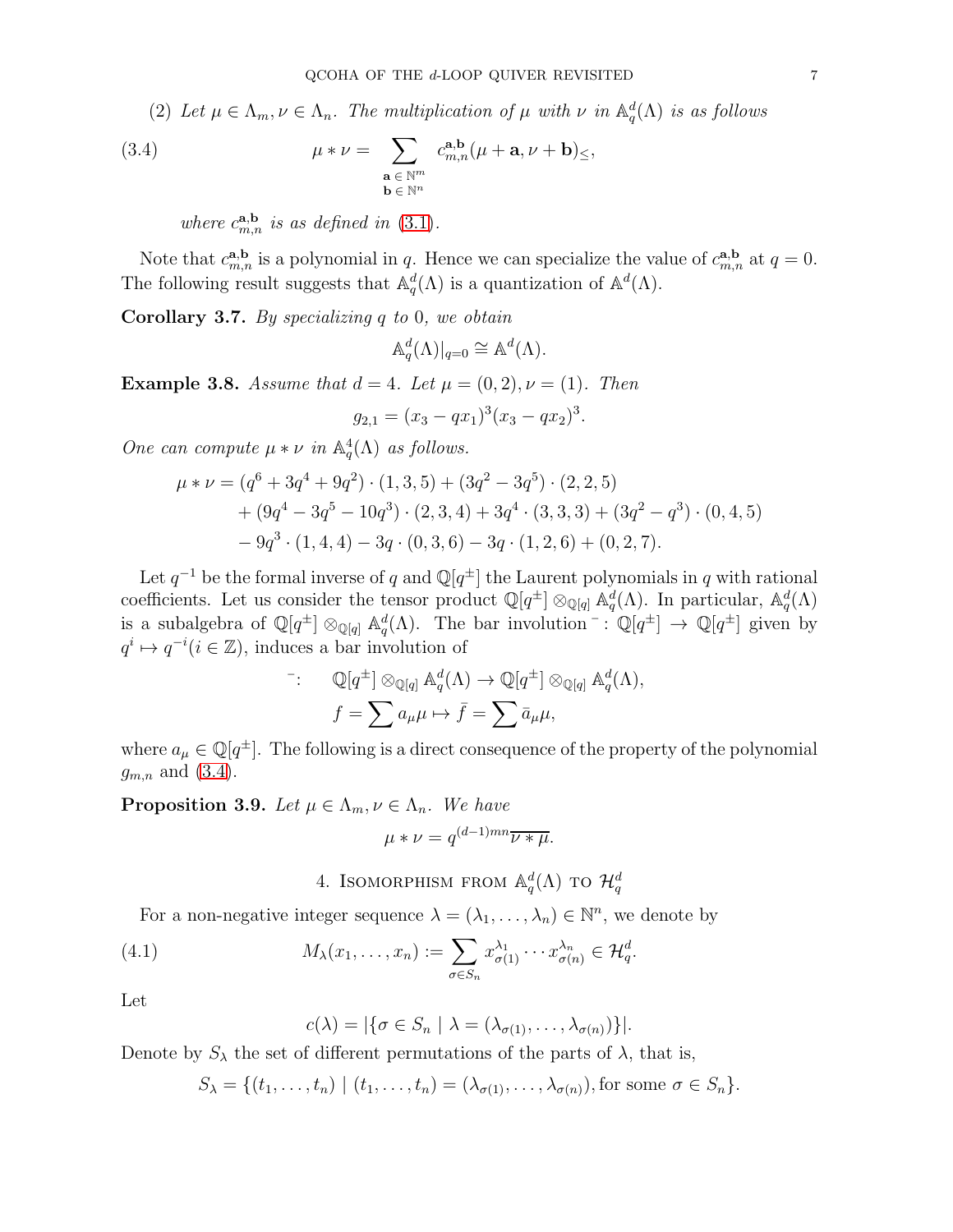Clearly,

$$
c(\lambda) = \frac{n!}{|S_{\lambda}|}.
$$

Let  $m_{\lambda}(x_1,\ldots,x_n)$  be the monomial symmetric function of  $\lambda$ , that is, the sum of all the monomials  $x_1^{\pi(1)}$  $\pi_1^{(\pi_1)} \cdots \pi_n^{(\pi_n)}$ , where  $\pi \in S_\lambda$ . It is obvious that

$$
M_{\lambda}(x_1,\ldots,x_n)=c(\lambda)\cdot m_{\lambda}(x_1,\ldots,x_n).
$$

It is also easy to see that  $m_\lambda(x_1,\ldots,x_n) = m_{\lambda'}(x_1,\ldots,x_n)$  and  $M_\lambda(x_1,\ldots,x_n) =$  $M_{\lambda'}(x_1,\ldots,x_n)$  for any  $\lambda' \in S_{\lambda}$ .

The following proposition is already known, see, for example, Carvalho and D'Agostino [\[1\]](#page-10-2), we give a short proof here for the convenience of the readers.

<span id="page-7-0"></span>**Proposition 4.1.** Let  $\lambda, \mu$  be two partitions of length n. Then

$$
M_{\lambda}(x_1,\ldots,x_n)m_{\mu}(x_1,\ldots,x_n)=\sum_{w\in S_{\mu}}M_{\lambda+w}(x_1,\ldots,x_n).
$$

*Proof.* Fix  $w \in S_{\mu}$ , choose a permutation  $\tau \in S_n$  (not necessarily unique) such that  $w_i = \mu_{\tau(i)}$ . Then we have

$$
M_{\lambda+w}(x_1, \dots, x_n) = \sum_{\pi \in S_n} x_{\pi(1)}^{\lambda_1+w_1} \dots x_{\pi(n)}^{\lambda_n+w_n}
$$
  
= 
$$
\sum_{\pi \in S_n} x_{\pi(1)}^{\lambda_1+\mu_{\pi(1)}} \dots x_{\pi(n)}^{\lambda_n+\mu_{\pi(n)}}
$$

.

On the other hand,

$$
M_{\lambda}(x_1,\dots,x_n)M_{\mu}(x_1,\dots,x_n) = \sum_{\pi \in S_n} x_{\pi(1)}^{\lambda_1} \cdots x_{\pi(n)}^{\lambda_n} \sum_{\beta \in S_n} x_{\beta(1)}^{\mu_1} \cdots x_{\beta(n)}^{\mu_n}
$$
  
= 
$$
\sum_{\pi \in S_n} \left( \sum_{\beta \in S_n} x_{\pi(1)}^{\lambda_1 + \mu_{\beta-1}(\pi(1))} \cdots x_{\pi(n)}^{\lambda_n + \mu_{\beta-1}(\pi(n))} \right),
$$

For a given monomial  $x_{\pi(1)}^{\lambda_1+\mu_{\tau(1)}} \cdots x_{\pi(n)}^{\lambda_n+\mu_{\tau(n)}}$  $\int_{\pi(n)}^{\lambda_n+\mu_{\tau(n)}}$  of  $M_{\lambda+w}(x_1,\ldots,x_n)$ , there are  $c(\mu)$  permutations  $\beta \in S_n$  in the summand

$$
\sum_{\beta \in S_n} x_{\pi(1)}^{\lambda_1 + \mu_{\beta^{-1}(\pi(1))}} \cdots x_{\pi(n)}^{\lambda_n + \mu_{\beta^{-1}(\pi(n))}}
$$

such that  $\mu_{\beta^{-1}(\pi(i))} = \mu_{\tau(i)}$  for  $i = 1, \ldots, n$ . Moreover, since there are  $|S_{\mu}|$  different  $\lambda + w$ , and each  $\lambda + w$  corresponds to  $c(\mu)$  different permutations  $\beta \in S_n$ , we see that

(4.2) 
$$
M_{\lambda}(x_1,...,x_n)M_{\mu}(x_1,...,x_n) = c(\mu) \sum_{w \in S_{\mu}} M_{\lambda+w}(x_1,...,x_n).
$$

Therefore

$$
M_{\lambda}(x_1,\ldots,x_n)m_{\mu}(x_1,\ldots,x_n)=\sum_{w\in S_{\mu}}M_{\lambda+w}(x_1,\ldots,x_n).
$$

This completes the proof.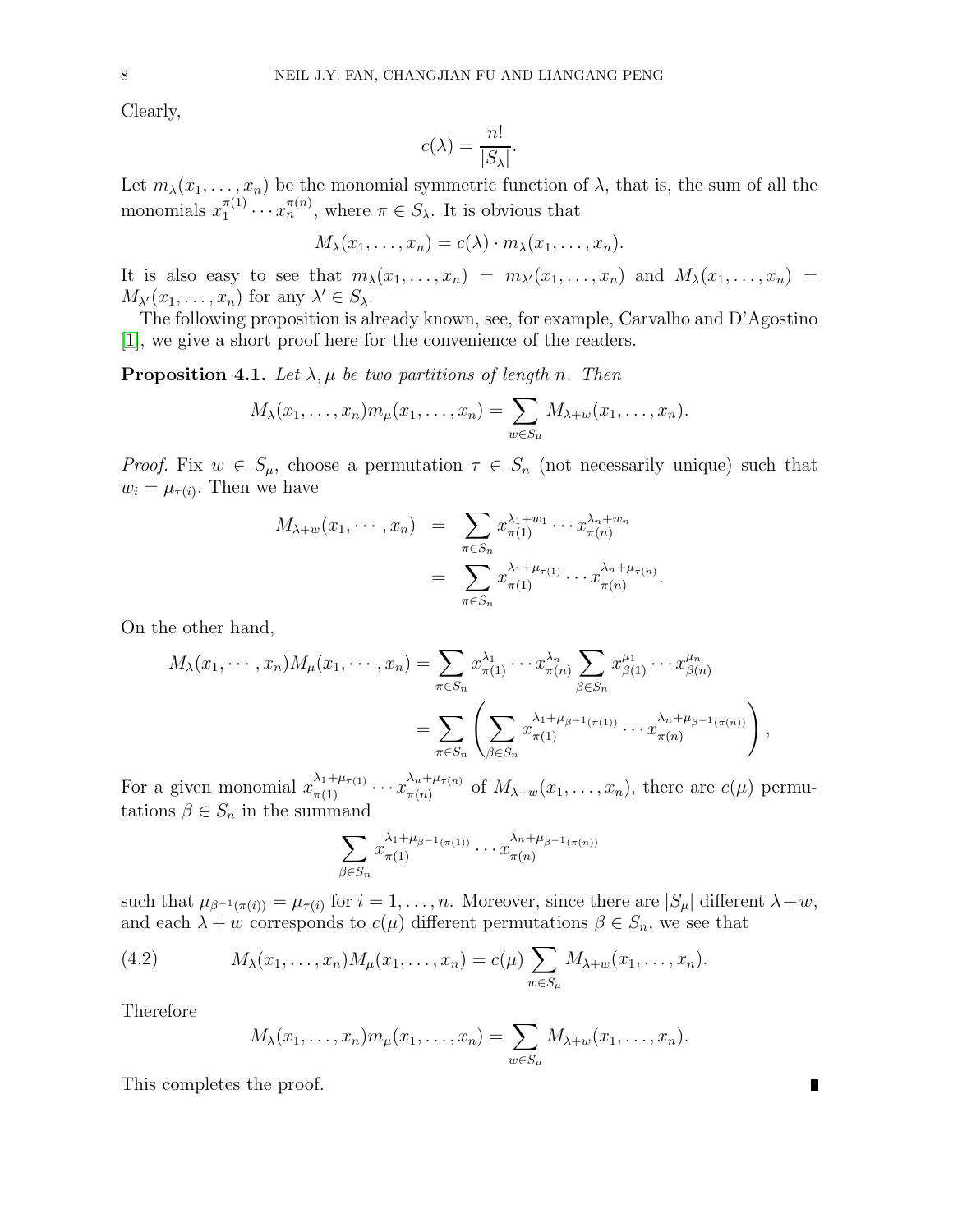**Example 4.2.** For example, let  $\lambda = (0, 1, 2), \mu = (1, 1, 3)$ . Then there are 3 different permutations of  $\mu$ , i.e.,  $S_{\mu} = \{(3,1,1), (1,3,1), (1,1,3)\}.$  Then we have

$$
M_{(0,1,2)}m_{(1,1,3)} = M_{(3,2,3)} + M_{(1,4,3)} + M_{(1,2,5)} = M_{(2,3,3)} + M_{(1,3,4)} + M_{(1,2,5)}.
$$

Corollary 4.3. Let  $\lambda, \mu$  be two partitions of length n. Then

$$
m_{\lambda}(x_1,\ldots,x_n)m_{\mu}(x_1,\ldots,x_n)=\sum_{w\in S_{\mu}}\frac{c(\lambda+w)}{c(\lambda)}m_{\lambda+w}(x_1,\ldots,x_n).
$$

<span id="page-8-0"></span>**Proposition 4.4.** Let  $\lambda = (\lambda_1, \ldots, \lambda_n) \in \Lambda_n$  and  $\mu = (\mu_1, \ldots, \mu_k) \in \Lambda_k$ . Then

$$
\sum_{\{i_1,\dots,i_n\}} M_{\lambda}(x_{i_1},\dots,x_{i_n}) M_{\mu}(x_{j_1},\dots,x_{j_k}) = M_{(\lambda,\mu)_\leq}(x_1,\dots,x_{n+k}),
$$

where the sum takes over all the subsets  $\{i_1, \ldots, i_n\}$  of  $\{1, \ldots, n+k\}$  and  $\{j_1, \ldots, j_k\}$  $\{1, \ldots, n+k\} \setminus \{i_1, \ldots, i_n\}.$ 

Proof. By definition [\(4.1\)](#page-6-1),

$$
\sum_{\{i_1,\dots,i_n\}} M_{\lambda}(x_{i_1},\dots,x_{i_n}) M_{\mu}(x_{j_1},\dots,x_{j_k})
$$
\n
$$
= \sum_{\{i_1,\dots,i_n\}} \left( \sum_{\sigma \in S_n} x_{\sigma(i_1)}^{\lambda_1} \cdots x_{\sigma(i_n)}^{\lambda_n} \right) \left( \sum_{\pi \in S_k} x_{\pi(j_1)}^{\mu_1} \cdots x_{\pi(j_k)}^{\mu_k} \right)
$$
\n
$$
= \sum_{(\{i_1,\dots,i_n\},\sigma,\pi)} x_{\sigma(i_1)}^{\lambda_1} \cdots x_{\sigma(i_n)}^{\lambda_n} x_{\pi(j_1)}^{\mu_1} \cdots x_{\pi(j_k)}^{\mu_k}.
$$

It is easy to see that the set of triples  $\{(\{i_1,\ldots,i_n\},\sigma,\pi)\}\$ is in bijection with the set of permutations  $S_{n+k}$ . More precisely, a triple  $(\{i_1, \ldots, i_n\}, \sigma, \pi)$  can be associated to the permutation

$$
\tau=(\tau(1),\ldots,\tau(n+k)):= (\sigma(i_1),\ldots,\sigma(i_n),\pi(j_1),\ldots,\pi(j_k)).
$$

Thus we have

$$
\sum_{\{i_1,\dots,i_n\}} M_{\lambda}(x_{i_1},\dots,x_{i_n}) M_{\mu}(x_{j_1},\dots,x_{j_k})
$$
  
= 
$$
\sum_{\tau \in S_{n+k}} x_{\tau(1)}^{\lambda_1} \cdots x_{\tau(n)}^{\lambda_n} x_{\tau(n+1)}^{\mu_1} \cdots x_{\tau(n+k)}^{\mu_k}
$$
  
= 
$$
M_{(\lambda,\mu)}(x_1,\dots,x_{n+k})
$$
  
= 
$$
M_{(\lambda,\mu)}_{\leq}(x_1,\dots,x_{n+k}).
$$

This completes the proof.

**Theorem 4.5.** Let  $\Phi : \mathbb{A}_q^d(\Lambda) \to \mathcal{H}_q^d$  be the Q[q]-linear map determined by

(4.3) 
$$
\Phi(\lambda) = M_{\lambda}(x_1, \ldots, x_n),
$$

where  $\lambda$  is a partition of length n. Then  $\Phi$  is an algebra isomorphism between  $\mathbb{A}_q^d(\Lambda)$  and  $\mathcal{H}^d_q.$ 

П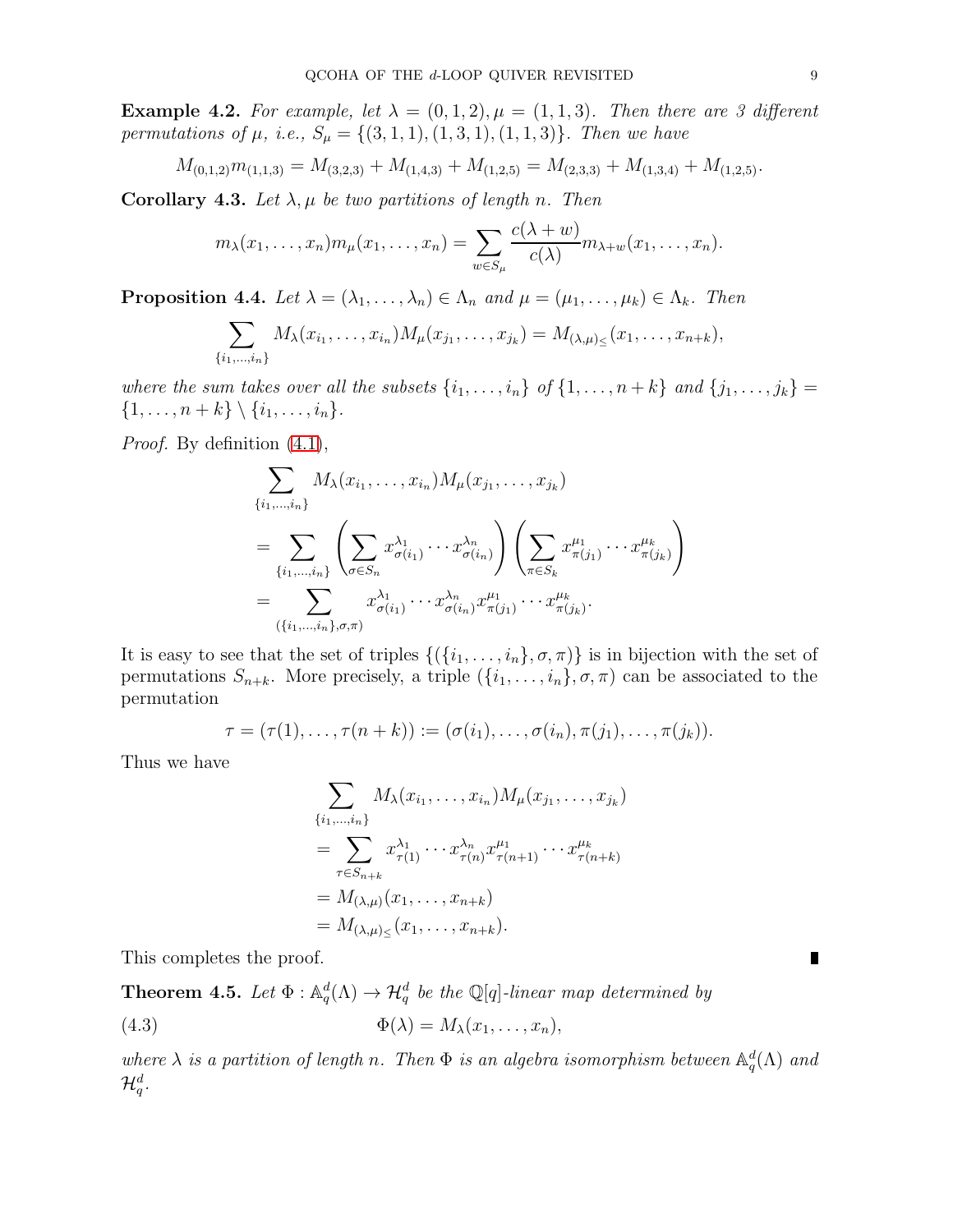*Proof.* Since  $M_{\lambda} = c(\lambda) \cdot m_{\lambda}$ ,  $\{M_{\lambda} | \lambda \in \Lambda\}$  forms a basis of  $\mathcal{H}_q^d$ . It is easy to see that  $\Phi$ is a vector space isomorphism. To show that  $\Phi$  is an algebra isomorphism, we need to show  $\Phi(\mu * \nu) = \Phi(\mu) * \Phi(\nu)$ , that is,

(4.4) 
$$
M_{\mu} * M_{\nu} = \sum_{\substack{\mathbf{a} \in \mathbb{N}^n \\ \mathbf{b} \in \mathbb{N}^k}} c_{n,k}^{\mathbf{a},\mathbf{b}} \cdot M_{(\mu + \mathbf{a}, \nu + \mathbf{b})_{\leq}},
$$

for any two partitions  $\mu = (\mu_1, \ldots, \mu_n)$  and  $\nu = (\nu_1, \ldots, \nu_k)$ . By definition [\(2.2\)](#page-1-0),

> $M_{\mu} * M_{\nu}(x_1, ..., x_{n+k})$  $=$   $\sum$  $\{i_1,...,i_n\}$  $M_\mu(x_{i_1},\ldots,x_{i_n})M_\nu(x_{j_1},\ldots,x_{j_k})\prod^k$  $_{l=1}$  $\prod^n$  $t=1$  $(x_{j_l} - qx_{i_t})^{d-1}.$

Denote by  $I = \{i_1, ..., i_n\} \subset \{1, ..., n+k\}$  and  $J = \{j_1, ..., j_k\}$  such that  $I \cup J =$  $\{1, \ldots, n+k\}$ . Let

$$
g_{n,k}(I,J) := \prod_{s=1}^k \prod_{t=1}^n (x_{j_s} - qx_{i_t})^{d-1}.
$$

Clearly,  $g_{n,k}(I, J)$  is symmetric with respect to  $x_{i_1}, \ldots, x_{i_n}$  and  $x_{j_1}, \ldots, x_{j_k}$ , respectively. Hence we have

$$
g_{n,k}(I,J) = \sum_{\substack{\mathbf{a} \in \mathbb{N}^n \\ \mathbf{b} \in \mathbb{N}^k}} c_{n,k}^{\mathbf{a},\mathbf{b}} x_{i_1}^{a_1} \cdots x_{i_n}^{a_n} x_{j_1}^{b_1} \cdots x_{j_k}^{b_k}
$$
  

$$
= \sum_{\substack{\mathbf{a} \in \Lambda_n \\ \mathbf{b} \in \Lambda_k}} c_{n,k}^{\mathbf{a},\mathbf{b}} m_{\mathbf{a}}(x_{i_1}, \ldots, x_{i_n}) m_{\mathbf{b}}(x_{j_1}, \ldots, x_{j_k}).
$$

Therefore,

$$
M_{\mu}(x_{i_1},\ldots,x_{i_n})M_{\nu}(x_{j_1},\ldots,x_{j_k})g_{n,k}(I,J)
$$
  
\n
$$
= \sum_{\mathbf{a}\in\Lambda_n} c_{n,k}^{\mathbf{a},\mathbf{b}}M_{\mu}(x_{i_1},\ldots,x_{i_n})m_{\mathbf{a}}(x_{i_1},\ldots,x_{i_n})M_{\nu}(x_{j_1},\ldots,x_{j_k})m_{\mathbf{b}}(x_{j_1},\ldots,x_{j_k})
$$
  
\n
$$
= \sum_{\mathbf{a}\in\Lambda_n} c_{n,k}^{\mathbf{a},\mathbf{b}}\sum_{\lambda\in S_{\mathbf{a}}} M_{(\mu+\lambda)\leq}(x_{i_1},\ldots,x_{i_n})\sum_{w\in S_{\mathbf{b}}} M_{(\nu+w)\leq}(x_{j_1},\ldots,x_{j_k})
$$
  
\n
$$
= \sum_{\mathbf{a}\in\mathbb{N}^n} c_{n,k}^{\mathbf{a},\mathbf{b}}M_{(\mu+\mathbf{a})\leq}(x_{i_1},\ldots,x_{i_n})M_{(\nu+\mathbf{b})\leq}(x_{j_1},\ldots,x_{j_k}),
$$
  
\n
$$
\mathbf{b}\in\mathbb{N}^k
$$

where the second equality follows from Proposition [4.1.](#page-7-0) Consequently,

$$
M_{\mu} * M_{\nu}(x_1, ..., x_{n+k})
$$
  
= 
$$
\sum_{\{i_1, ..., i_n\}} M_{\mu}(x_{i_1}, ..., x_{i_n}) M_{\nu}(x_{j_1}, ..., x_{j_k}) g_{n,k}(I, J)
$$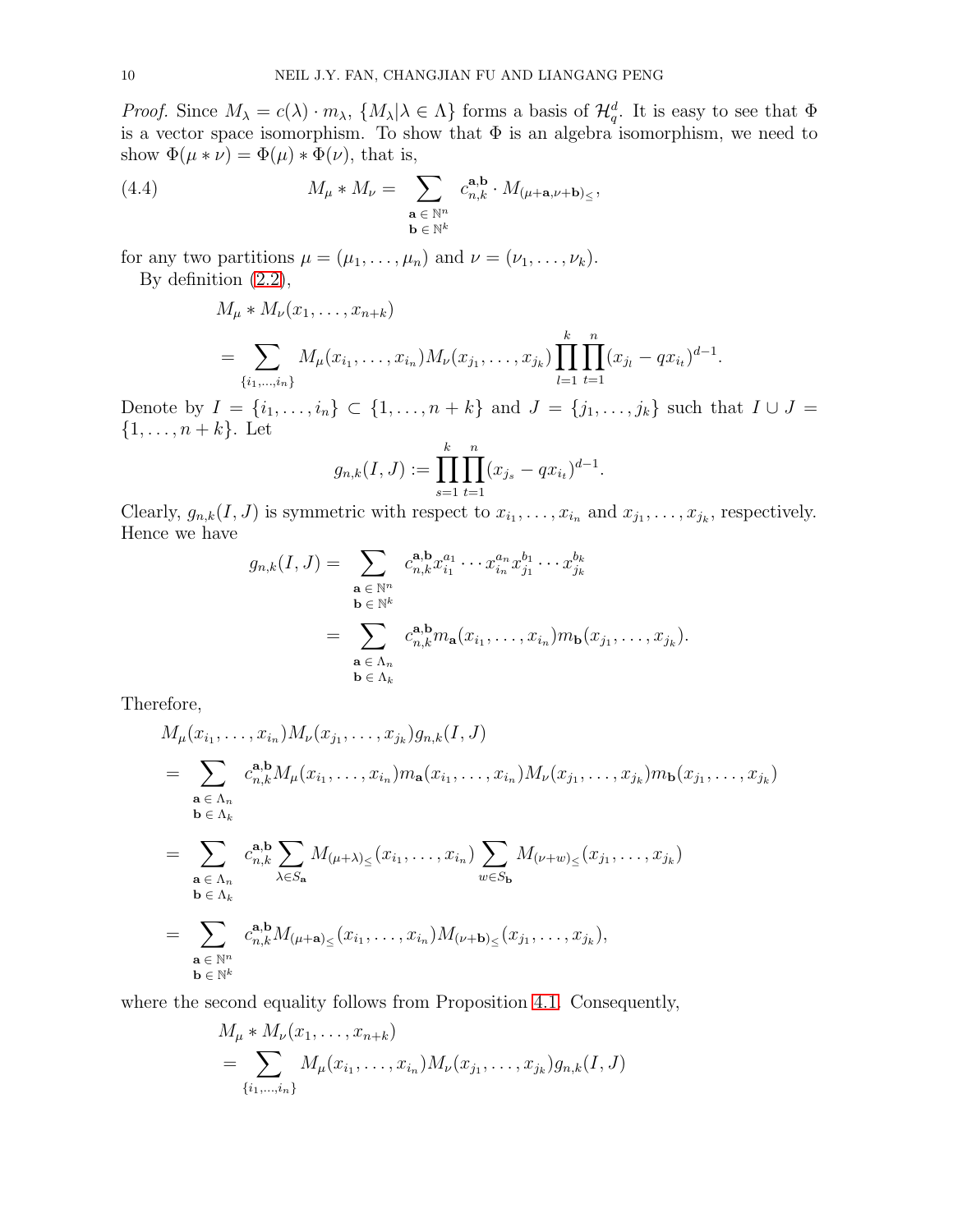$$
= \sum_{\substack{\mathbf{a} \in \mathbb{N}^n \\ \mathbf{b} \in \mathbb{N}^k}} c_{n,k}^{\mathbf{a},\mathbf{b}} \sum_{\{i_1,\dots,i_n\}} M_{(\mu+\mathbf{a})_{\leq}}(x_{i_1},\dots,x_{i_n}) M_{(\nu+\mathbf{b})_{\leq}}(x_{j_1},\dots,x_{j_k})
$$
  

$$
= \sum_{\substack{\mathbf{a} \in \mathbb{N}^n \\ \mathbf{b} \in \mathbb{N}^k}} c_{n,k}^{\mathbf{a},\mathbf{b}} M_{(\mu+\mathbf{a},\nu+\mathbf{b})_{\leq}},
$$

where the last equality follows from Proposition [4.4.](#page-8-0)

To conclude, we remark that in the special case  $d = 2$ , the product  $(3.4)$  can be defined combinatorially. Given  $\mu \in \Lambda_n$  and  $\nu \in \Lambda_k$ , let  $G_{\mu,\nu}$  denote the set of direct bipartite graphs between nodes set  $U = \{u_1, \ldots, u_n\}$  and  $V = \{v_1, \ldots, v_k\}$  with an orientation of each edge. Clearly,  $G_{\mu,\nu}$  has  $2^{n \cdot k}$  such direct bipartite graphs. Given a bipartite graph  $G \in G_{\mu,\nu}$ , for  $1 \leq i \leq n$  and  $1 \leq j \leq k$ , let

$$
a_i = \mu_i + #
$$
{directed edges pointed to the node  $u_i$ },  
 $b_j = \nu_j + #$ {directed edges pointed to the node  $v_j$ }.

Construct a vector  $h(G)$  of  $\mathbb{A}_q^2(\Lambda)$  according to G as follows. The partition of  $h(G)$  is  $(a_1, \ldots, a_n, b_1, \ldots, b_k)_{\leq}$ . The coefficient of  $h(G)$  is  $(-q)^{m(G)}$ , where

$$
m(G) = \sum_{i=1}^{n} #{\text{directed edges pointed to the node } u_i}.
$$

Now we can define

$$
\mu * \nu = \sum_{G \in G_{\mu,\nu}} h(G).
$$

<span id="page-10-3"></span>

FIGURE 4.1. A direct bipartite graph G in  $G_{\mu,\nu}$ .

For example, let  $\mu = (1, 2)$  and  $\nu = (0, 2, 3)$ . Then  $G_{\mu,\nu}$  has  $2^6$  direct bipartite graphs, we illustrate one of them as in Figure [4.1.](#page-10-3) Thus  $a_1 = \mu_1 + 2$ ,  $a_2 = \mu_2 + 2$ ,  $b_1 = \nu_1 + 1$ ,  $b_2 =$  $\nu_2 + 1, b_3 = \nu_3 + 0$  and  $m(G) = 4$ . If  $m = 2$ , then we have  $h(G) = (-q)^4 \cdot (1, 3, 3, 3, 4)$ .

### **REFERENCES**

- <span id="page-10-2"></span>[1] M.J. Carvalho and S. D'Agostino, Plethysms of Schur functions and the Shell model, J. Phys. A: Math. Gen. 34 (2001), 1375–1392.
- <span id="page-10-0"></span>[2] H. Franzen and M. Reineke,Semi-Stable Chow-Hall Algebras of Quivers and Quantized Donaldson-Thomas Invariants, Algebra Number Theory 12 (2018), no. 5, 1001–1025.
- <span id="page-10-1"></span>[3] H. Franzen and M. Reineke, On the Cohomological Hall Algebra of the Kronecker Quiver, Representation theory and beyond, 213–225, Contemp. Math., 758, Amer. Math. Soc., Providence, RI, 2020.

П